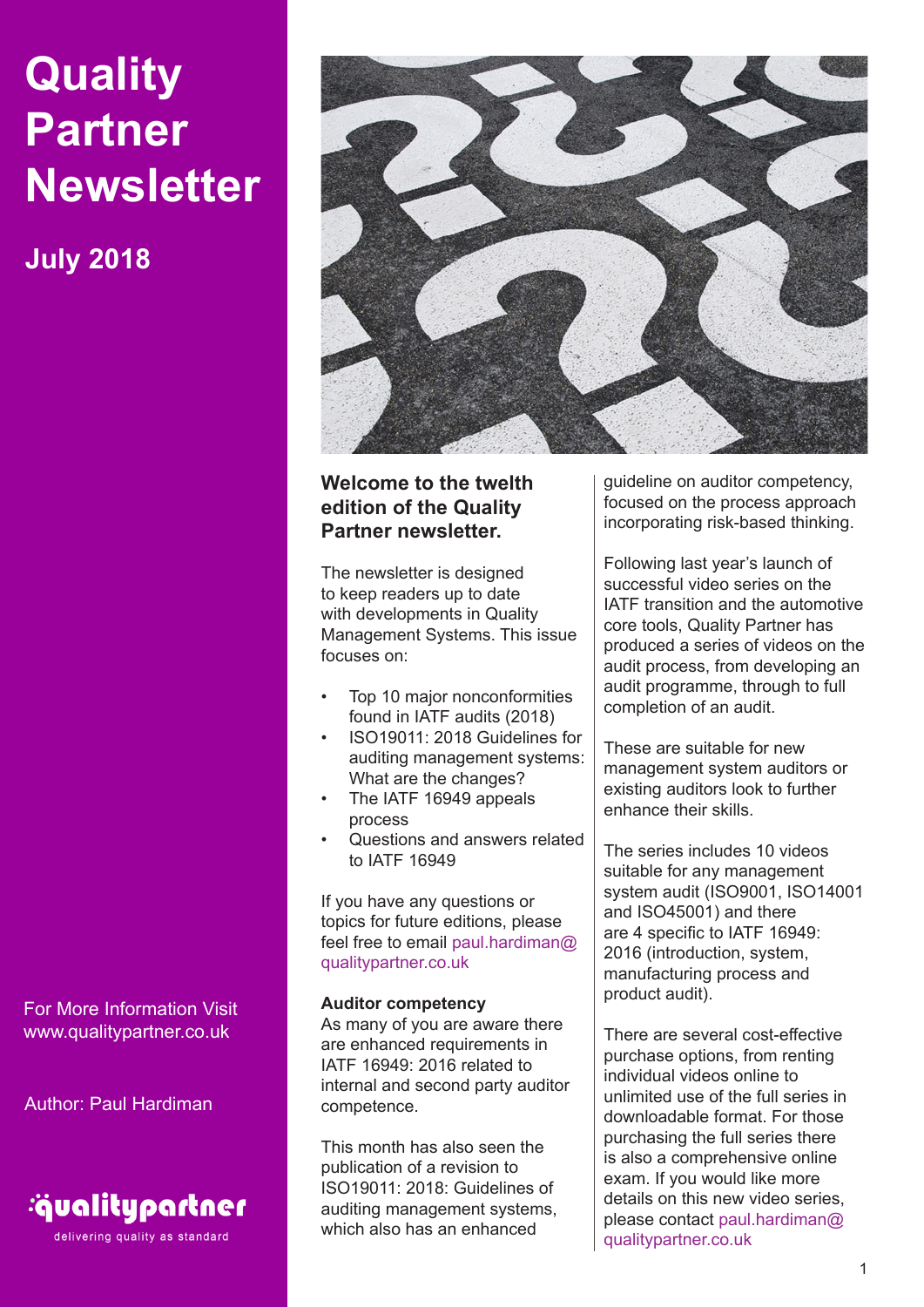**Top 10 Major nonconformities found in IATF 16949 third party audits in 2018 YTD**



## **10.2.1 Nonconformity and corrective action and 10.2.3 Problem solving**

I find it disappointing that, nearly 20 years after the first issue of ISO/TS16949 that organizations still are having a major problem in ensuring employees are competent in effective problem solving and applying the relevant tools and techniques. Whereas many organizations have, due to customer pressure, improved dealing with customer concerns, these requirements also cover dealing with internal concerns, internal and external audit findings. Since the IATF rules were changed (4th to 5th edition), where, if a minor nonconformity was not addressed effectively from a previous third-party audit it is changed to a major nonconformity, and an additional major nonconformity raised against corrective action (10.2.1), this has helped contribute to the high number of nonconformities against these requirements.

Quality Partner offers a one-day course on practical problem solving including case studies and practical exercises. For more information contact Paul Hardiman at paul.hardiman@qualitypartner.co.uk

#### **8.5.1 Control of production and service provision, 8.5.1.1 Control plan, and 9.1.1.1 Monitoring and measuring of manufacturing processes**

Again, this is surprising, as these are not new IATF requirements, they have been almost the same for the last 20 years or more! With the IATF rules now mandating that third-party auditors spend a minimum of 1/3 of the available audit time in the production process, with a focus on the effective implementation of the PFMEA and control plan, it is even more essential for an organization to have a robust internal manufacturing process audit programme to identify any issues and ensure systemic corrective action is taken to address them effectively.

## **8.3.5.2 Manufacturing process design output**

This requirement contains some interesting additional requirements compared to ISO/TS16949, including capacity analysis and maintenance plans/work instructions for any newly introduced processes/equipment. An organization needs not only to ensure that all the part approval documentation is prepared and accepted by the customer, but all the required internal documentation required by production, needed to make the product at the required quality level at the required rate, is prepared, communicated, and the relevant people trained/ verified as competent in the new product/process introduced.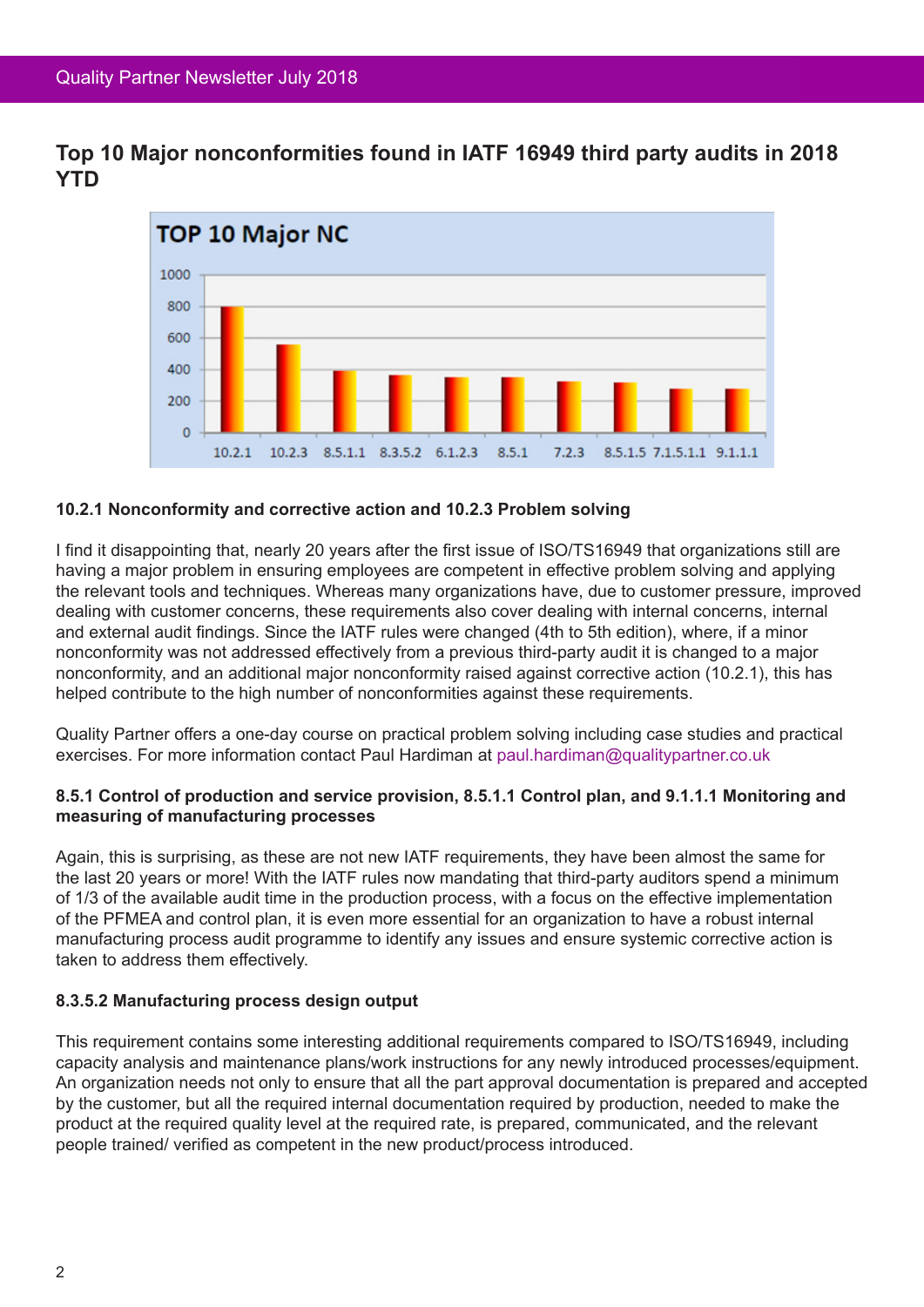#### **6.1.2.3 Contingency plans**

I am not surprised by this being in the top ten! In many organizations I believe the contingency planning process is not robust (if they are why are there so many organizations not meeting 100% on time delivery!) and often contingency plans are developed by an individual rather than a team.

The enhanced requirement in IATF 16949 puts more emphasis on the process to develop/review the plan(s) with a multidisciplinary team including top management and mandating the contingency plan includes key equipment failures, interruption from externally provided products, processes and services, recurring natural disasters, fire, utility disruptions, labour shortages or infrastructure disruptions.

Some companies have also failed to provide evidence of testing the contingency plan for effectiveness. Obviously, this is where practical! I advise clients that one way to do this is by simulation, maybe in an audit situation, where the people responsible for the relevant aspects of the contingency plan are interviewed on how they would respond in certain situations, and then compare responses back to the defined contingency plan. Evidence of these "audits" can be maintained as evidence of the simulation.

#### **7.2.3 Internal auditor competency**

As soon as this requirement was defined by IATF, it was always going to be "low hanging fruit" for third party auditors to raise nonconformities.

Firstly, note that the requirement does not say internal auditors have to be "trained" (whether in an external course or internally). However, an organization needs to ensure auditors are competent and understand the process approach including risk-based thinking, the relevant customer specific requirements, the automotive core tools, ISO9001:2015 and IATF 16949: 2016 requirements, and know how to plan, undertake and report audits.

Many organizations have used the set of videos and exams produced by Quality Partner to address auditor understanding of the automotive core tools. If you need further information on this series and the costs, please contact Paul.hardiman@qualitypartner.co.uk. As well as being suitable for internal auditors, the videos can also help in developing operator, supervisor and engineer understanding of the tools.

Quality Partner has also just released a full set of videos on the audit process, from creating an audit programme, planning, undertaking, reporting and closing out audit findings. These videos, and the exam completed at the end of the series, are a cost-effective way either to train new auditors or to act as a refresher for existing auditors and are relevant to any management system standard audit (suitable for ISO9001, ISO14001, ISO45001 etc.) An addition 4 videos, included in the series, cover more detail on IATF 16949, and system, manufacturing process and product audits.

For more details and costs contact paul.hardiman@qualitypartner.co.uk

## **8.5.1.5 Total Productive Maintenance**

I have mentioned in previous newsletters that I do not believe the requirements stated in IATF 16949 are a reflection of "true TPM".

However, the requirement is tougher than in ISO/TS16949. There is more emphasis on setting clear maintenance objectives, providing sufficient maintenance resources, and where maintenance objectives are not met, the process owner should be able to show a clear action plan to address any shortfall in performance.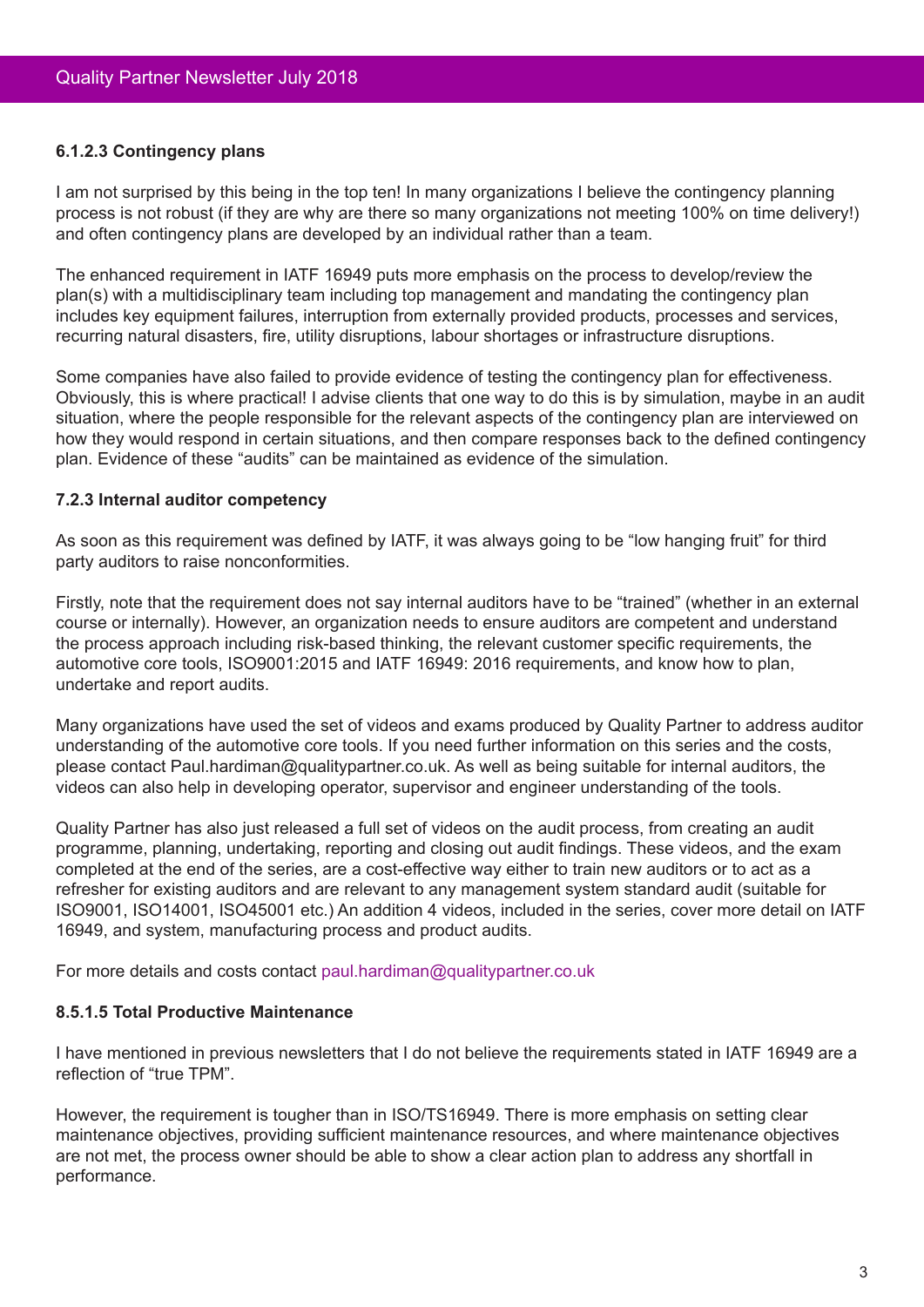Also, in requirement 8.5.1.7, it now makes it clear that planned maintenance must be included in the production planning process (in many company's maintenance has the resource, but production will not let them have access to the machines!)





Paul Hardiman was the first person outside Japan to be qualified by the Japan Institute of Plant Maintenance (JIPM) to undertake assessments against the JIPM TPM award scheme. If you are interested in implementing TPM using the proven "pillar" step by step approach contact paul.hardiman@ qualitypartner.co.uk to discuss support including gap analysis, training or coaching support.



## **7.1.5.1.1 Measurement System Analysis**

Even 20 years on, I believe MSA is still one of the requirements in IATF 16949 least understood by organizations! Many organizations have a Gauge R &R excel spreadsheet (often given to them by a consultant or downloaded from the internet), where they measure some parts (often not the normal people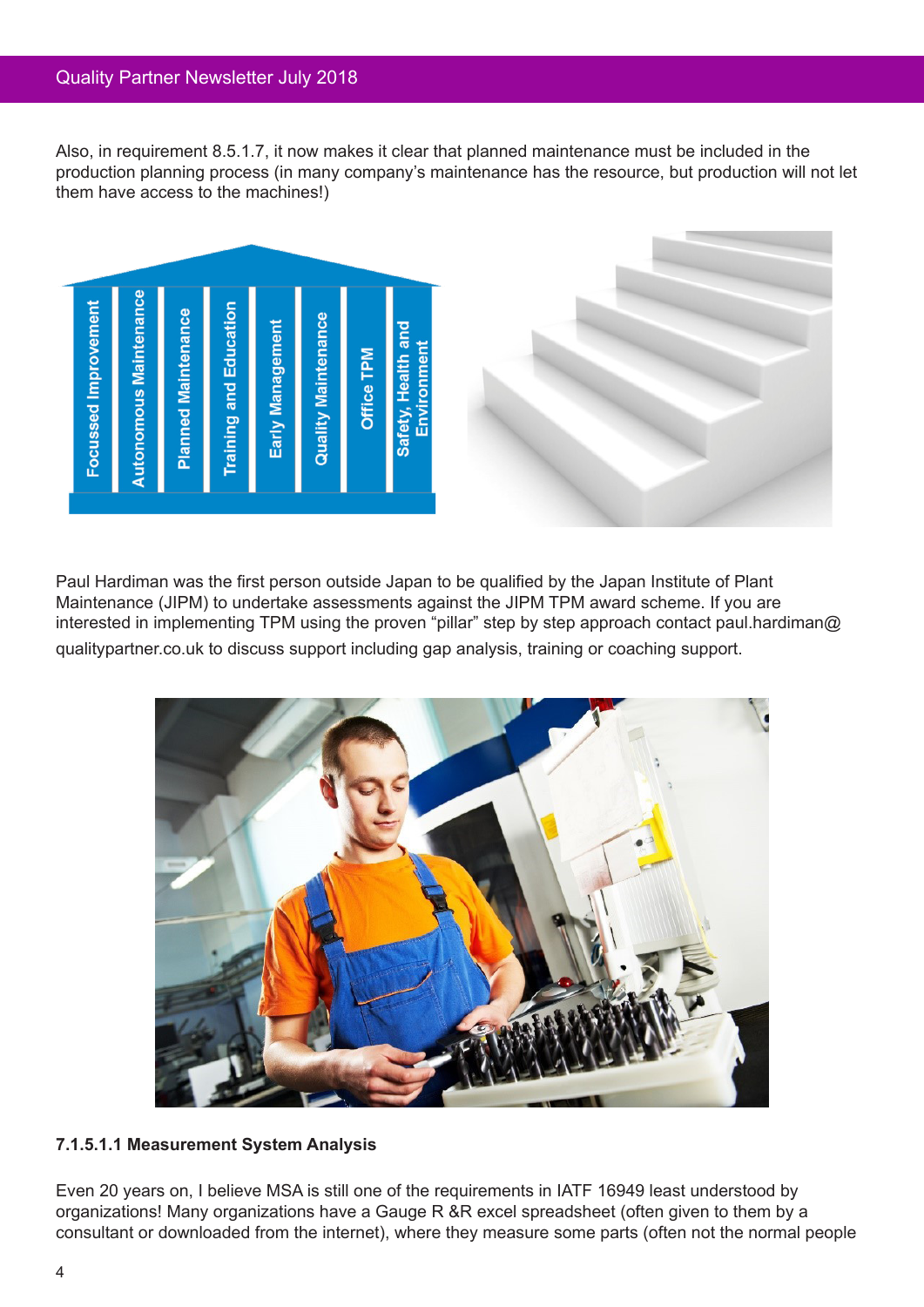doing the measurement), input the data, but have no idea how to interpret the data. Also, I seen many corrupt spreadsheets with wrong formula that make the data worthless anyway!

IATF have put a lot of pressure on the certification bodies to improve auditor knowledge in this area and know how to undertake an effective audit of MSA within the relevant processes, and hence it is now in the top 10 major nonconformity listing.

Many organizations need to increase the skills in this core tool and understand that MSA does not only = gauge R & R, but also value can be gained by understanding bias, linearity and stability for variable equipment, and equipment attribute agreement analysis for attribute measuring systems (e.g. Visual, go-no go gauges etc.)

In the core tool video and exam series produced by Quality Partner, are included 4 on MSA, that can help educate and upskill in this area. For more information contact paul.hardiman@qualitypartner.co.uk



# **ISO19011: 2018 Guidelines for auditing management systems**

In July 2018, after a long drafting and consultation period, ISO published the 3rd edition of ISO19011, the internationally recognised guidelines for auditing management systems. This replaces the previous version (2011) which is now superseded.

Let's now look at some of the key changes:

## **What are the key changes?**

Not surprisingly, with the increased emphasis on Risk Management in ISO9001, ISO14001 and ISO45001, many of the changes in ISO19011 relate to understanding and auditing risk using the process approach to auditing.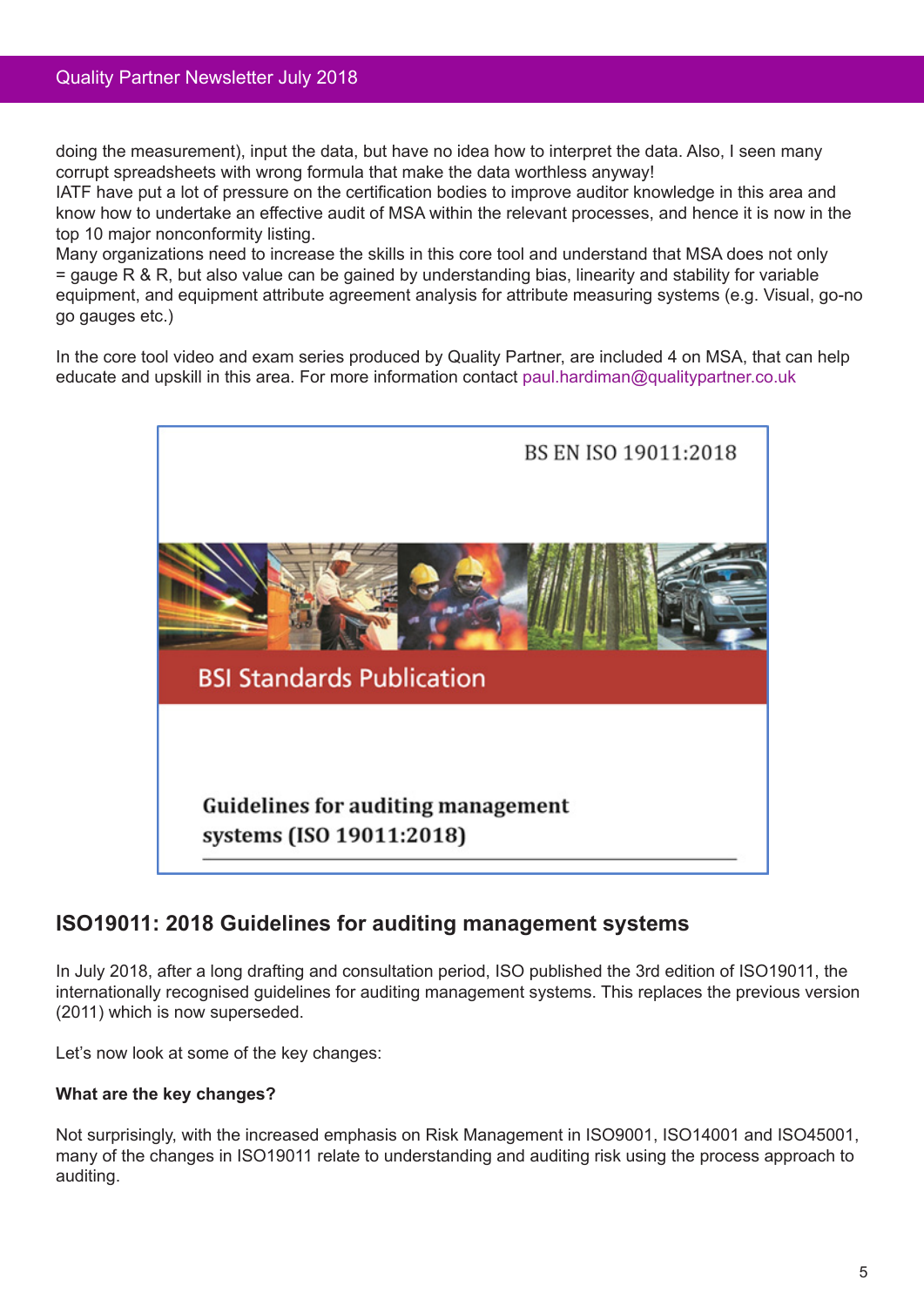The key changes are outlined below:

# **Risk-based approach to auditing:**

- Auditors should be focused on the intended result of the management system throughout the audit process. While processes and what they achieve are important, the result of the management system and its performance are what counts. This means that when preparing and undertaking an audit, the auditor should focus not only on compliance to the relevant management system documentation, but the process objectives (KPI's), whether the objectives are being met, and if not, what action is being taken to address the issue(s).
- Audit planning should address or reference: the processes to be audited, the locations (physical and virtual), the need to familiarise themselves with the auditee's facilities and processes. This may include, before the start of the audit, the auditor going to visit the area where the process is performed, which will help in ensuring the effective planning for the audit.
- When auditing the Management processes, auditors should interview top management to confirm that they have an adequate understanding of the management system, the context their organization operates within and the strategic direction, so that they can ensure that the management system achieves its intended results. Auditors should not only focus on leadership at the Top Management level but should also audit leadership and commitment at other levels of management, as appropriate.
- An audit of an organization's approach to the determination of risks and opportunities should not be performed as a stand-alone activity. It should be implicit during the entire audit of all processes in the management system, including when interviewing Top Management. The organization's treatment of its risks and opportunities, including the level of risk it wishes to accept and how it is controlled, will require the application of professional judgement by the auditor, as this is not defined in any standard.
- Auditors should have relevant sector-specific knowledge and understanding of the management tools that organizations can use to make a judgement regarding the effectiveness of the processes. This is in line with the IATF requirement 7.2.3 which requires audits to have a technical understanding of the process to be audited. For example, if the auditor is going to undertake an audit of a plating process, they need to understand some of the critical things that need to be controlled to ensure the process meets the defined requirements.
- When preparing the audit report, this should include issues such as the identification of risks and effectiveness of actions taken by the auditee to address risks;

## **Expansion of the guidance on managing an audit programme, including audit programme risk.**

In many organizations very little time is spent on preparing a risk based internal audit programme, often with a programme showing that all processes are audited once per year (often in one big audit) without any prioritization. In ISO19011: 2018 there is much more guidance on preparing an audit programme including:

- • Focusing on the design, planning and validation of the audit programme, including where multiple locations/sites or where important functions are outsourced.
- Ensuring the audit programme includes information relating to risks and opportunities associated with the audit programme, and the actions to address them (for example providing enough resources to ensure the programme is implemented)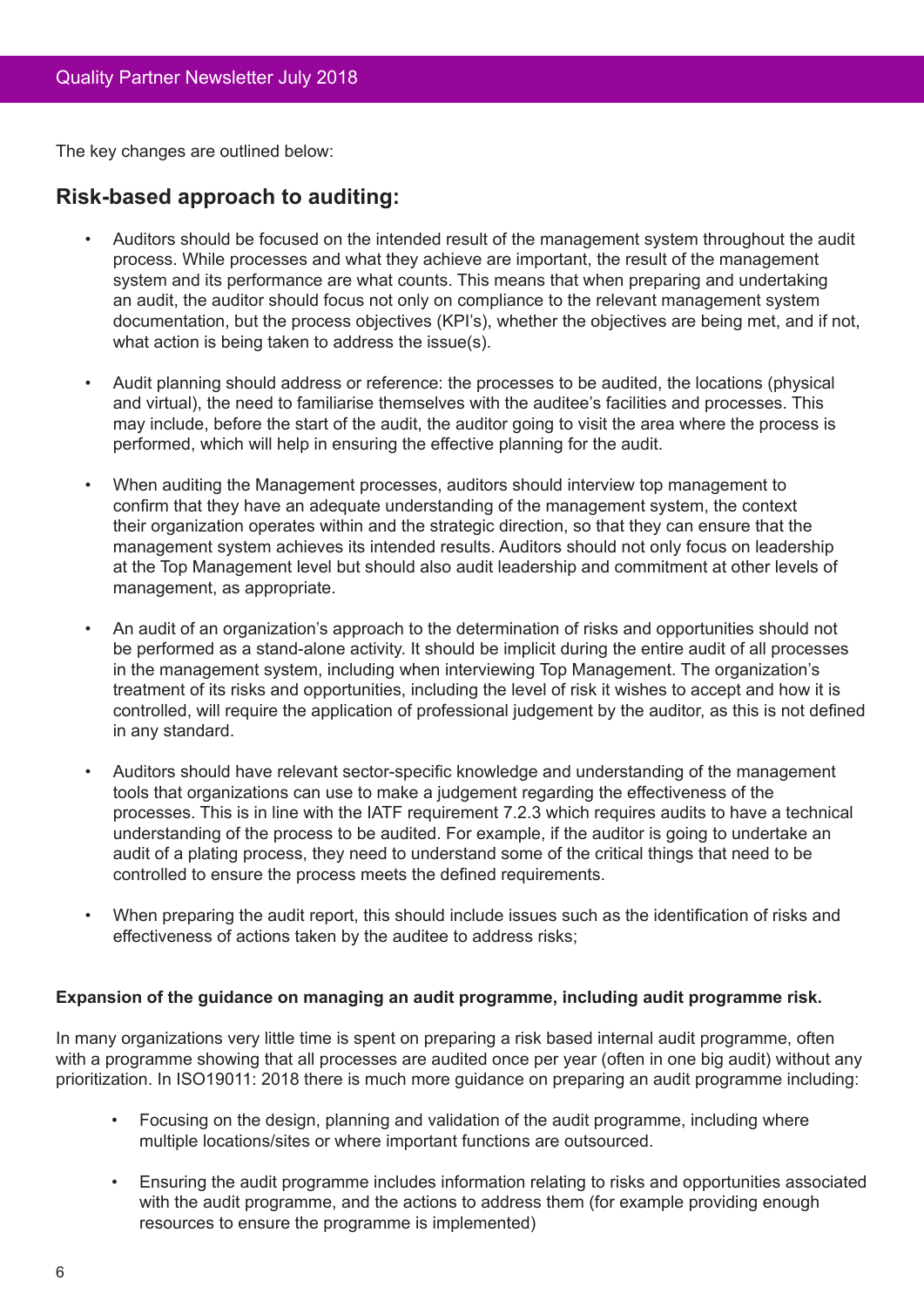## **Expansion of Annex A to provide guidance on auditing the new concepts such as organizational context and leadership and commitment**

- The expanded annex gives quidance on the competence and evaluation of auditors including:
	- understanding the types of risks and opportunities associated with auditing and the principles of the risk-based approach to auditing, auditing a process from start to finish, including the interrelations with other processes and different functions, where appropriate;
	- understanding the relationships and interactions between the management system(s) processes;
	- • understanding the needs and expectations of relevant interested parties that impact the Management System;
	- Having the competence to discuss strategic issues with Top Management to determine whether they have considered the issues when evaluating their risks and opportunities;
	- • Ensuring maintenance and improvement of auditor competence including continual professional development (e.g. could include new process technology etc.)

As explained in the article above one of the top 10 major nonconformities being found related to internal auditor competency. Quality Partner has developed a cost-effective solution, not only to train and qualify new management system auditors, but also to help in the continued professional development of existing auditors. The videos series on auditing, which includes a comprehensive exam to verify understanding has just been released. For more information contact paul.hardiman@qualitypartner.co.uk

# **Incorporating occupational health and safety requirements into a processbased management system audit**

In March 2018 we saw the publication of ISO45001: 2015 related to Occupational Health and Safety management system requirements. This standard, which will replace OHSAS 18001, is based on the framework of Annex SL and is structured around a Plan-Do-Check-Act approach.

One key requirement, in section 5.1 Leadership and commitment states "Top management shall demonstrate leadership and commitment with respect to the OH&S management system by:

## **c) "ensuring the integration of the OH&S management system requirements into the organization's business processes;"**

Historically many organizations have built an Occupational Health and Safety management system based on a series of procedures to address the relevant requirements (e.g. OHSAS 18001), led by an OH&S/ Safety Manager, rather than integrating the standard requirements into the business processes.

This must change for organizations seeking certification to ISO45001 (or indeed ISO9001 or ISO14001).

IATF 16949: 2016 makes it clear that each management system process must have a clearly defined, competent, process owner, who has the responsibility to manage the process to ensure it meets the desired outputs.

So, thinking about an integrated approach, it would make sense for the relevant Occupational Health and Safety requirements are incorporated into the relevant process, under the ownership of the process owner.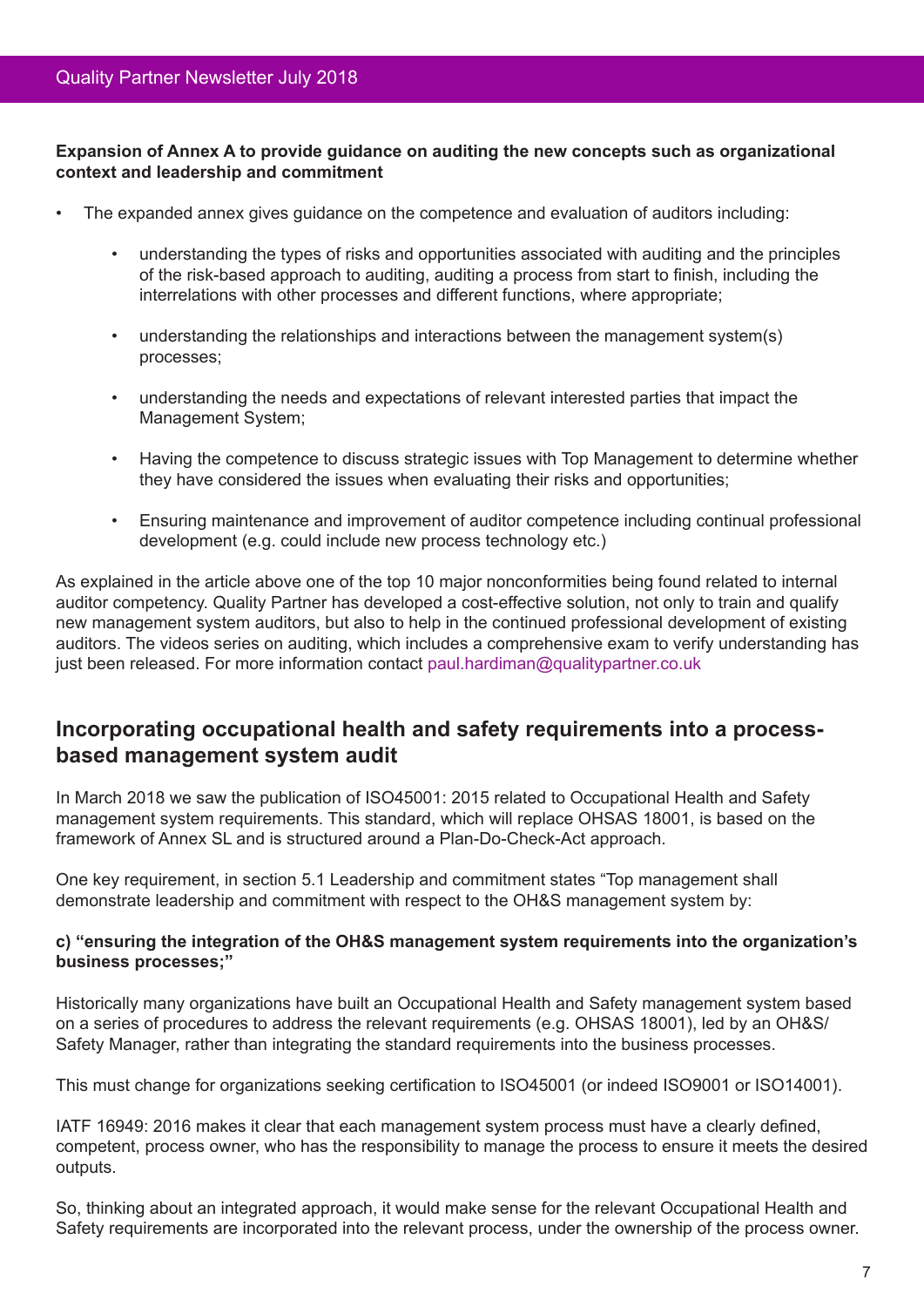Let's look at an example. One process that can have a significant impact of occupational health and safety is the new product/process introduction process, for example for a new product there is the need for new manufacturing equipment to be designed and installed within the production process.

An example of a risk-based turtle diagram is below:



In this example the process owner, the NPI Manager, with a team of people involved in the process, evaluate the process and discuss the potential/actual OH&S risks that could affect achieving the desired process results, rank the risk (in this case they have opted to use a traffic light ranking, but also could be done based on severity x occurrence). The team then discuss if systems are in place to control the risks (c) or whether there is an opportunity to improve the process (o).

Taking this approach helps demonstrate that OH&S considerations are integrated into each of the relevant processes in the business, and that the relevant process owners are accountable for ensuring the process compliance and meeting the relevant ISO45001 requirements.

Also, taking this approach, it provides a framework for developing an integrated management system, and the risk-based turtle diagrams provide valuable information in preparing and undertaking integrated audits.

Quality Partner has developed a one-day ISO45001: 2018 awareness course, and a two or three-day ISO45001: 2018 internal auditor course. Both courses use practical exercises and case studies to ensure delegate understanding. For more information contact paul.hardiman@qualitypartner.co.uk

# **Appeal process in the event of non-agreement with audit findings**

Many organizations subject to third party audits to IATF 16949 have nonconformities raised against them that they feel are not justified or not traceable to any requirement in IATF 16949 or customer specific requirements. However, many accept these without knowing, that under the Rules for Achieving IATF 16949 recognition, that they can make an appeal to the relevant certification body.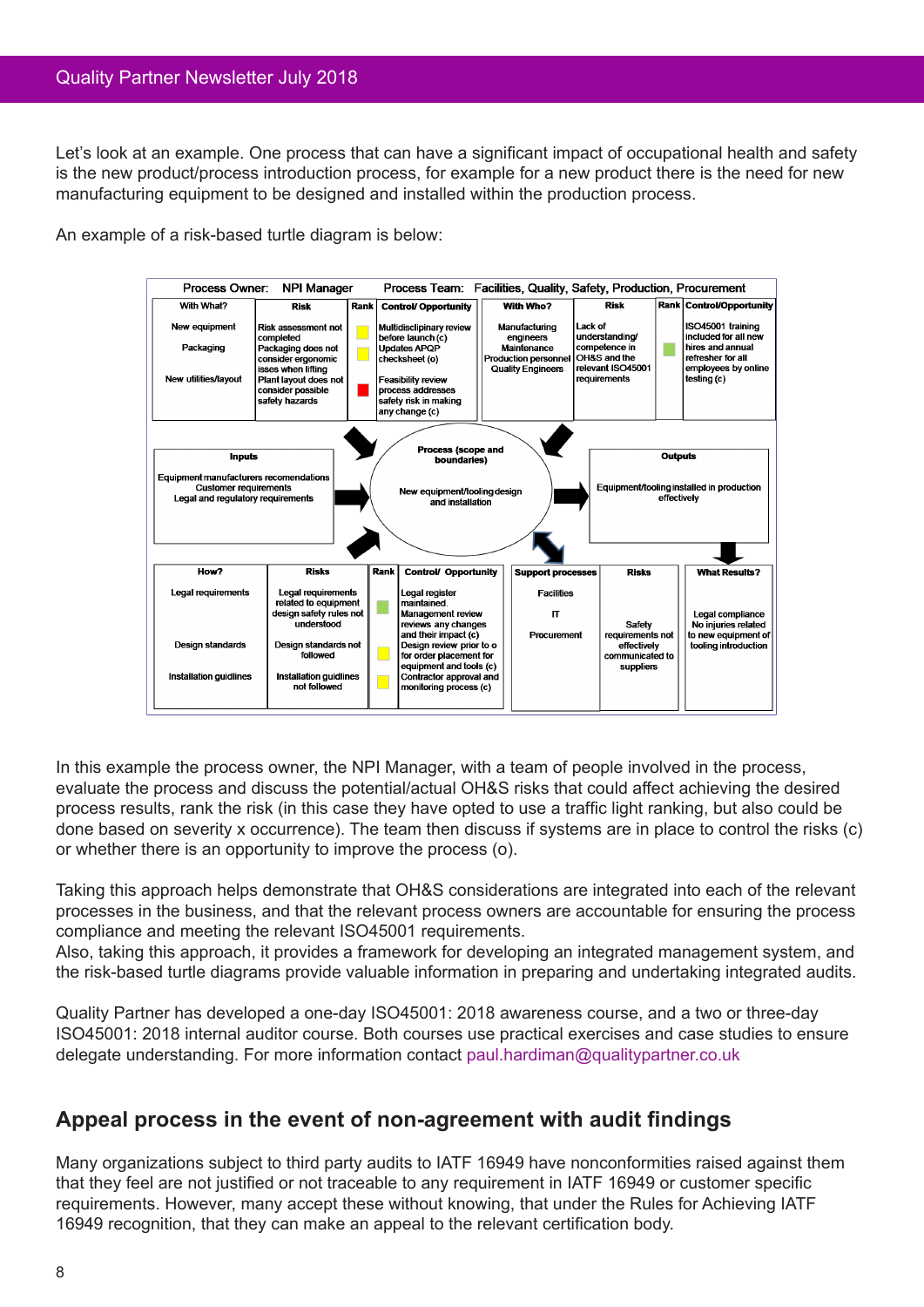

The rules for achieving IATF recognition, 5th edition requirement 2.9 states:

## **Appeals and complaints**

"The certification body shall have a process for addressing appeals from the client and complaints from any interested parties. The process shall include the following activities where appropriate: a) receiving, validating, investigating;

- b) determining the root cause;
- 

c) ensuring that any appropriate correction and systemic corrective actions are taken;

d) providing progress reports and the outcome; e) maintaining the records of appeals, claims, and actions taken.

The appeals process shall not impact the timings related to nonconformity management (see section 5.11) or the certificate decertification process (see section 8.0).

The certification body shall ensure that adequate resources are available and that the persons engaged in the appeal and complaint process are different from those who carried out the audits and made the relevant certification decisions."

If you are unaware of the relevant certification body contact person, details can be found at: http://www. iatfglobaloversight.org/certification-bodies/under-contract/

# **Ask the expert**

## **Question:**

We have a key supplier of a chemical used for washing our products and this is critical to product quality. We instructed the supplier, that, as part of supplier development that we want them to supply us a plan to move for ISO9001: 2015 certification to certification to IATF 16949: 2016.

They have replied to us that they approached an IATF recognised certification body and they have been told they are not eligible for certification. Is this correct?



*Quality Partner's expert, Paul Hardiman*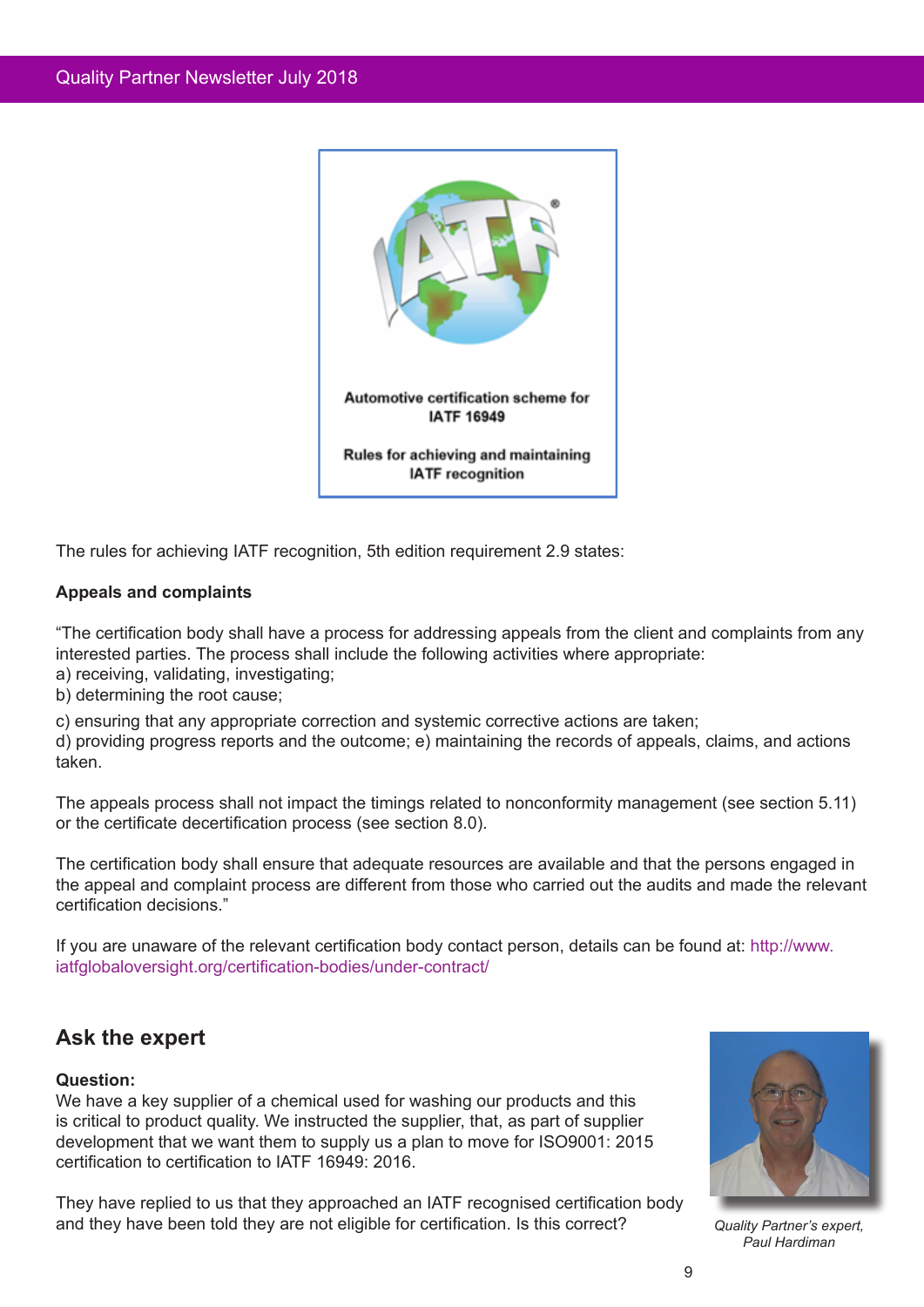#### **Answer:**

The certification body is correct. Under the rules for achieving IATF recognition, the requirement states:

"IATF 16949 is applicable to all sites of a client where customer-specified production parts, service parts, and/or accessory parts are manufactured. "Customer-specified production parts" shall be understood as parts that are an integral part of a vehicle."

As the chemical is only used for cleaning and does not stay with the product, this organization is not eligible for certification. However, as part of supplier development, you can state they should develop a system compliant with IATF 16949: 2016, and that you could/will undertake a second party audit (s) to verify effective implementation (priority and frequency of second party audit will depend on risk, criticality and performance).

#### **Question:**

Our manufacturing site has several remote support functions, based around the world, listed on our IATF 16949 certificate. I am responsible for coordinating the internal audit programme for the site and the remote support functions. Due to the size of the remote support functions (5 to 10 people), it is not practical to have a qualified internal auditor at each location, and even if there was, keeping objectivity of the audit process is difficult. However due to budget constraints it is not practical for me to visit each location every 3 years to undertake the internal audits. I want to do "remote" audits, there the audit is undertaken via video conference, is this allowed by IATF?

#### **Answer**

Interesting question. IATF does not specifically state that "remote" audits cannot be done.

The newly published ISO19011: 2018 has a section related to this:

Auditing virtual activities and locations

"Virtual audits are conducted when an organization performs work or provides a service using an online environment allowing persons irrespective of physical locations to execute processes (e.g. company intranet, a "computing cloud"). Auditing of a virtual location is sometimes referred to as virtual auditing. Remote audits refer to using technology to gather information, interview an auditee, etc. when "face-to face" methods are not possible or desired.

A virtual audit follows the standard audit process while using technology to verify objective evidence. The auditee and audit team should ensure appropriate technology requirements for virtual audits which can include:

- ensuring the audit team is using agreed remote access protocols, including requested devices, software, etc.
- conducting technical checks ahead of the audit to resolve technical issues;
- ensuring contingency plans are available and communicated (e.g. interruption of access, use of alternative technology), including provision for extra audit time if necessary.

Auditor competence should include:

- technical skills to use the appropriate electronic equipment and other technology while auditing;
- experience in facilitating meetings virtually to conduct the audit remotely.